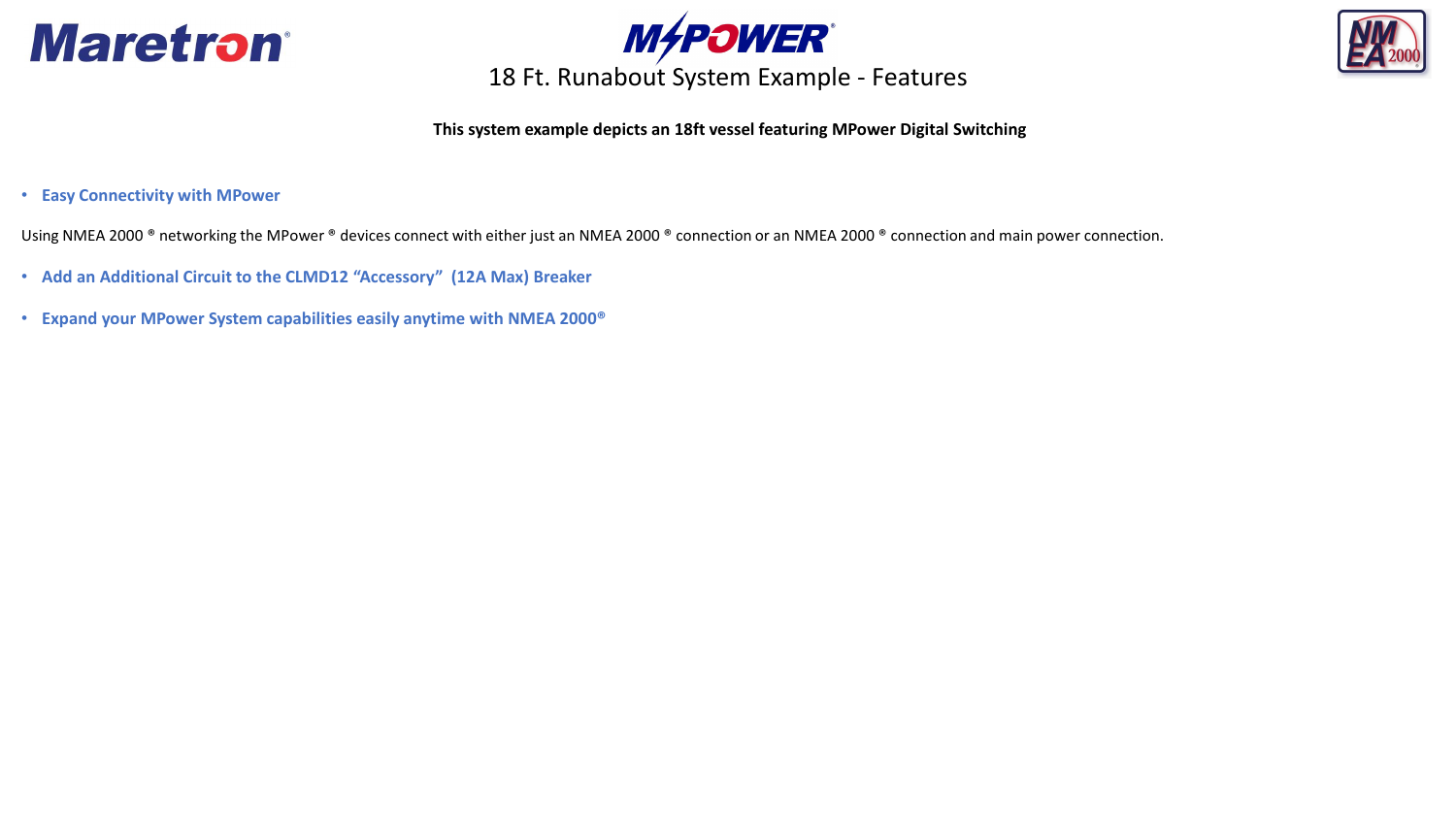





### **N2KAnalyzer**

**Please read all of the following pages to understand the necessary actions to commission this system design example. Maretron's N2KAnalyzer software is necessary to load the system configurations to the MPower devices for this system. If you do not have a way to tether N2KAnalyzer to an NMEA 2000 network, the purchase of a Maretron USB100 is recommended.** 

After wiring and powering your vessel's NMEA 2000 networks and DC Mains, connectivity will need to be made using Maretron's N2KAnalyzer® V3 software in conjunction with either a Maretron USB100 or a Maretron IPG100 connected to the active NMEA2000® network. For information on how to use Maretron's N2KAnalyzer® V3 software or to download the latest version of Maretron's N2KAnalyzer® V3 software please visit: <https://www.maretron.com/products/N2KAnalyzer.php>

Before attempting to configure your system, always ensure that you are using the latest version of Maretron N2KAnalyzer® V3 and install the latest software / firmware to your MPower devices using N2KAnalyzer® V3. To update software for an MPower device, first compare "Current Software" vs "Available Software", right click an MPower device inside N2KAnalyzer® and click on "Update Selected Device's Software". A Dialog Box will appear showing the software update progress.

|                                                                                                                                                                                                        |                                                                                                                                                                                     |                     |  |         |  |                                                                                                                                         | Current Software |         | Step 1:<br>Compare | Available Software |   |          |      |
|--------------------------------------------------------------------------------------------------------------------------------------------------------------------------------------------------------|-------------------------------------------------------------------------------------------------------------------------------------------------------------------------------------|---------------------|--|---------|--|-----------------------------------------------------------------------------------------------------------------------------------------|------------------|---------|--------------------|--------------------|---|----------|------|
| 田                                                                                                                                                                                                      | OO.                                                                                                                                                                                 | Carling Tech CLMD16 |  | 1540225 |  | CLMD16#32                                                                                                                               |                  |         | 1.0.0.60           |                    |   |          | 1.6% |
|                                                                                                                                                                                                        | 64                                                                                                                                                                                  | Carling Tech CKM12  |  | 1606324 |  | 50                                                                                                                                      |                  | 2.01.00 |                    |                    |   |          | 0.1% |
|                                                                                                                                                                                                        | 65                                                                                                                                                                                  | Carling Tech CKM12  |  | 1606691 |  | 53                                                                                                                                      |                  | 2.01.00 |                    |                    |   |          | 0.1% |
| Step 2:<br>Right click device then click<br>"Update Selected Device's Software"<br><b>Configure Device</b><br><b>Update Selected Device's Software</b><br>$\mathbb{Z}$<br><b>Analyze Received PGNs</b> |                                                                                                                                                                                     |                     |  |         |  | Software Update Progress<br>Node Address: 0x00 [0]<br>Model: CLMD16<br>Serial Number: 1540225<br>Upgrading Software to Version 1.0.0.60 |                  |         |                    |                    | □ | $\times$ |      |
|                                                                                                                                                                                                        | Analyze Transmitted PGNs<br><b>Analyze Device Properties</b><br>Configure Installation Descriptions<br>Configure Device Instance<br>Restore Factory Defaults<br><b>Reset Device</b> |                     |  |         |  | <b>66% Complete</b><br>0:22 Remaining<br>Step 3:<br>Watch progress until process is<br>complete<br>Cancel                               |                  |         |                    |                    |   |          |      |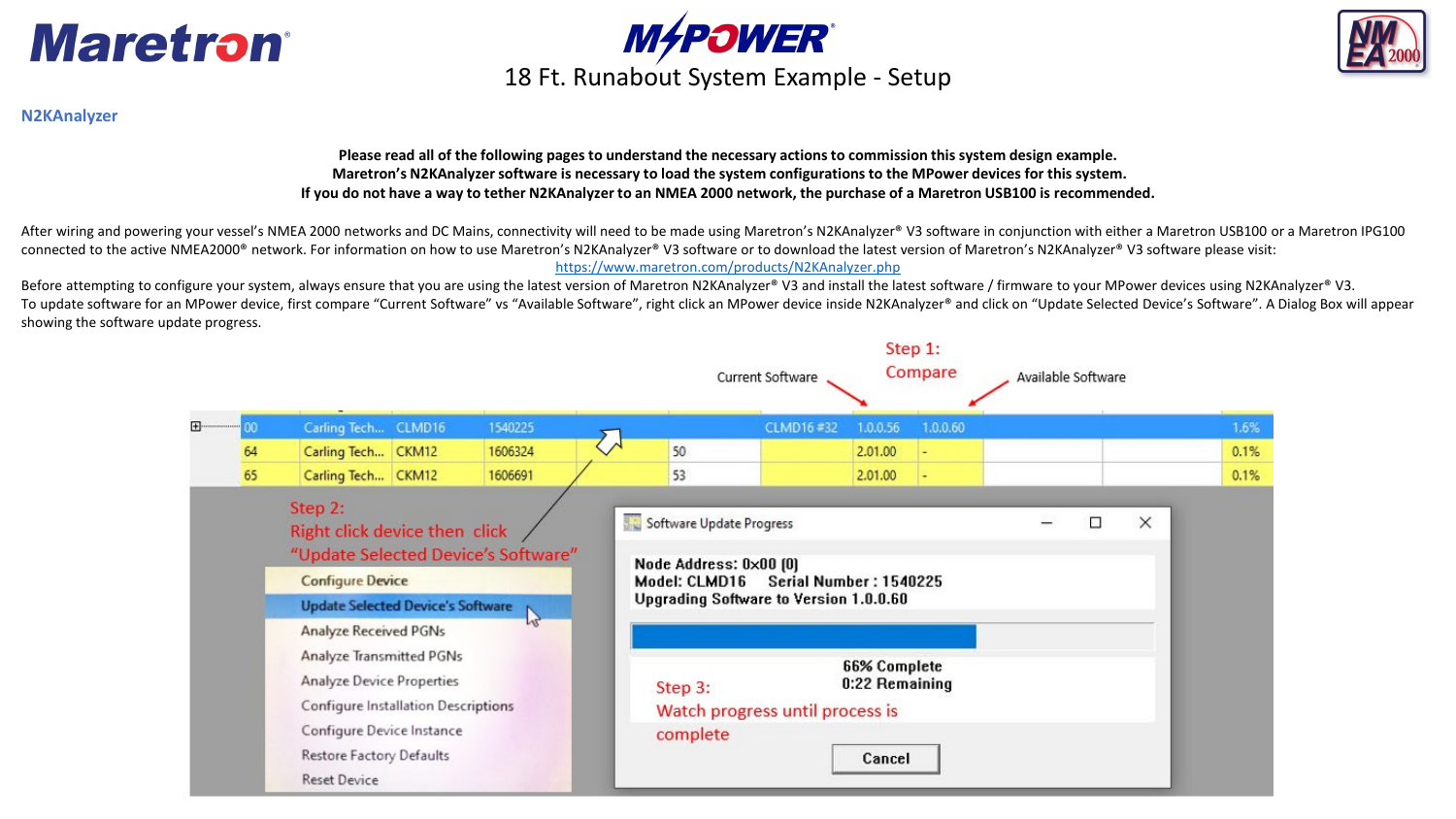



# **M4POWER**<br>18 Ft. Runabout System Example - Setup Continued

### **MPower System Configuration Files**

### **This system example is based off a real life 35ft. Center Console type vessel.**

**The configuration files provided for this example will need to be loaded to your MPower devices. Below is an instruction on how to load the configurations to your MPower devices using Maretron's N2KAnalyzer.**

The following files are provided to you for setup of the MPower devices for this system. Load the configuration files to the respective MPower devices following the instructions below. Repeat this process for each MPower d

| "18 Runabout Example_CLMD12 Instance 32.xml"                                                    |                 |                     |                                   |                   |                                                                         |                                   |               |         | $\Box$<br>$\times$<br>CLMD12 (0x90) 1671808 - Configuration Dialog                          |                                                                                          |                                                                                                                                                                                           |  |  |  |  |
|-------------------------------------------------------------------------------------------------|-----------------|---------------------|-----------------------------------|-------------------|-------------------------------------------------------------------------|-----------------------------------|---------------|---------|---------------------------------------------------------------------------------------------|------------------------------------------------------------------------------------------|-------------------------------------------------------------------------------------------------------------------------------------------------------------------------------------------|--|--|--|--|
| "18 Runabout Example CKM12 Instance 50.xml"<br>2.                                               |                 |                     |                                   |                   |                                                                         |                                   |               |         | General   Flash Map   Discrete I/O   Inputs   Advanced   Installation Description   Control |                                                                                          |                                                                                                                                                                                           |  |  |  |  |
|                                                                                                 |                 |                     |                                   |                   |                                                                         |                                   |               |         |                                                                                             |                                                                                          | -Label                                                                                                                                                                                    |  |  |  |  |
|                                                                                                 |                 |                     |                                   |                   |                                                                         |                                   |               |         |                                                                                             |                                                                                          | (Max. 32 Characters)                                                                                                                                                                      |  |  |  |  |
| Maretron N2KAnalyzer V3, Version 3.0.6.0 - VesselName                                           |                 |                     |                                   |                   |                                                                         |                                   |               |         | #33<br>Instance: 33                                                                         |                                                                                          |                                                                                                                                                                                           |  |  |  |  |
| File Setup                                                                                      |                 |                     | Analyze Update Configure Web Help |                   |                                                                         |                                   |               |         |                                                                                             |                                                                                          | Input Voltage: 12 VDC<br>$\vert \cdot \vert$<br>O Not Configured<br>Serial Number Invalid                                                                                                 |  |  |  |  |
| e H                                                                                             |                 | 80003               | ?                                 |                   |                                                                         |                                   |               |         |                                                                                             |                                                                                          | Breaker #1                                                                                                                                                                                |  |  |  |  |
| Expand                                                                                          | Node            |                     | Manufacturer   Mfg Model ID       | <b>Mfg Serial</b> | Source                                                                  | Device                            | Data Instance | Label   | Current                                                                                     | Available Software                                                                       | Trip Delay: $\boxed{100 \div}$ ms Factory Current Rating: 6<br>$\exists$ A<br>Label: Salon Lights                                                                                         |  |  |  |  |
|                                                                                                 | Address         |                     |                                   | Number            |                                                                         | Instance                          |               |         | Software                                                                                    |                                                                                          | Inrush Delay: $\boxed{200 \div}$ ms<br>$\pm$ A<br>State: OFF<br>Current Rating: 6                                                                                                         |  |  |  |  |
|                                                                                                 |                 |                     |                                   |                   |                                                                         |                                   |               |         |                                                                                             |                                                                                          | Default Dim Value: $\boxed{100 \div }$ %<br>Current: 0<br>Default State: OFF                                                                                                              |  |  |  |  |
| 田                                                                                               | 50              | Maretron            | <b>USB100</b>                     | 1171350           |                                                                         | $\mathbf{0}$                      | $\mathbf{0}$  |         | 2.1.1.2                                                                                     | 2.1.1.2                                                                                  | Voltage: $ 0 $<br>Current Dim Value: 100<br>$\frac{9}{6}$<br>Default Lock State: Unlocked                                                                                                 |  |  |  |  |
|                                                                                                 | 01              | Garmin              | GPSMAP 8617                       | 2795168195        |                                                                         | $\mathbf{0}$                      | $\mathbf 0$   |         | 22.10                                                                                       |                                                                                          | Flash Map: 0<br>극<br>Dimming Allowed: V<br>Sound Alarm When Tripped: V                                                                                                                    |  |  |  |  |
|                                                                                                 | 90 <sub>1</sub> | Carling Tech CLMD12 |                                   | 1671808           |                                                                         |                                   |               | لمصط    | 01.14.10                                                                                    |                                                                                          | ECB Model: 0<br>Combine With: none<br>User Config Allowed: V<br>◥<br><b>Status</b>                                                                                                        |  |  |  |  |
|                                                                                                 | 28              | Maretron            | <b>TSM810C</b>                    | 1900248           |                                                                         | Configure Device                  |               |         | 4.1.4.6                                                                                     |                                                                                          | ○ Breaker Locked<br>Short Load                                                                                                                                                            |  |  |  |  |
|                                                                                                 | 65              | Carling Tech CKM12  |                                   | 1606691           |                                                                         | Update Selected Device's Software |               |         | 2.01.00                                                                                     |                                                                                          | ○ Breaker Tripped<br>○ Breaker ON                                                                                                                                                         |  |  |  |  |
| 田…                                                                                              | 00              |                     |                                   | 1540225           | Analyze Received PGNs                                                   |                                   |               | 1.0.2.0 | 1.0.2.0                                                                                     | ◯ Communications Error<br>O Open Load<br><b>Breaker Communicating</b>                    |                                                                                                                                                                                           |  |  |  |  |
| Carling Tech CLMD16                                                                             |                 |                     |                                   |                   |                                                                         | <b>Analyze Transmitted PGNs</b>   |               |         |                                                                                             |                                                                                          |                                                                                                                                                                                           |  |  |  |  |
| <b>Analyze Device Properties</b>                                                                |                 |                     |                                   |                   |                                                                         |                                   |               |         |                                                                                             |                                                                                          | -Breaker #2                                                                                                                                                                               |  |  |  |  |
| Step 1:<br>Connecting to the live NMEA 2000 bus                                                 |                 |                     |                                   |                   | <b>Configure Installation Descriptions</b><br>Configure Device Instance |                                   |               |         |                                                                                             |                                                                                          | $\frac{1}{\sqrt{2}}$ ms Factory Current Rating: $\sqrt{3}$<br>$\pm$ A<br>Trip Delay: 100<br>Label: Map Light<br>Inrush Delay: $200 \div ms$<br>State: OFF<br>$\pm$ A<br>Current Rating: 3 |  |  |  |  |
|                                                                                                 |                 |                     |                                   |                   |                                                                         |                                   |               |         |                                                                                             |                                                                                          | Default Dim Value: 100<br>$\Rightarrow$ %<br>Current: $ 0 $<br>Default State: OFF                                                                                                         |  |  |  |  |
| find an MPower device and right click on<br>the device. Select "Configure Device"               |                 |                     |                                   |                   | <b>Restore Factory Defaults</b>                                         |                                   |               |         |                                                                                             |                                                                                          | Voltage: 0<br>$P_{\text{observed PSE}}(t_{\text{obs}}, t_{\text{obs}}, \ldots) = 100.$<br>$\mathbf{V}$<br>explained and explain the main and<br>O                                         |  |  |  |  |
|                                                                                                 |                 |                     |                                   |                   | <b>Reset Device</b>                                                     |                                   |               |         |                                                                                             |                                                                                          | Save Config To File<br>Restore Factory Defaults<br>Load Config From File                                                                                                                  |  |  |  |  |
|                                                                                                 |                 |                     |                                   |                   |                                                                         |                                   |               |         |                                                                                             |                                                                                          |                                                                                                                                                                                           |  |  |  |  |
| Step 2:<br>Click "Load Config From File" then select<br>the corresponding device file using the |                 |                     |                                   |                   |                                                                         |                                   |               |         |                                                                                             | Get Config From Device<br>Put Config To Device<br>Close                                  |                                                                                                                                                                                           |  |  |  |  |
|                                                                                                 |                 |                     |                                   |                   |                                                                         |                                   |               |         |                                                                                             | RED text indicates a changed parameter that has not yet been put to the device           |                                                                                                                                                                                           |  |  |  |  |
|                                                                                                 |                 |                     |                                   |                   |                                                                         |                                   |               |         |                                                                                             | Step 3:<br>Click "Put Config. to Device" to apply the<br>configuration file's parameters |                                                                                                                                                                                           |  |  |  |  |
| File Explorer dialog.                                                                           |                 |                     |                                   |                   |                                                                         |                                   |               |         |                                                                                             |                                                                                          |                                                                                                                                                                                           |  |  |  |  |
|                                                                                                 |                 |                     |                                   |                   |                                                                         |                                   |               |         |                                                                                             |                                                                                          |                                                                                                                                                                                           |  |  |  |  |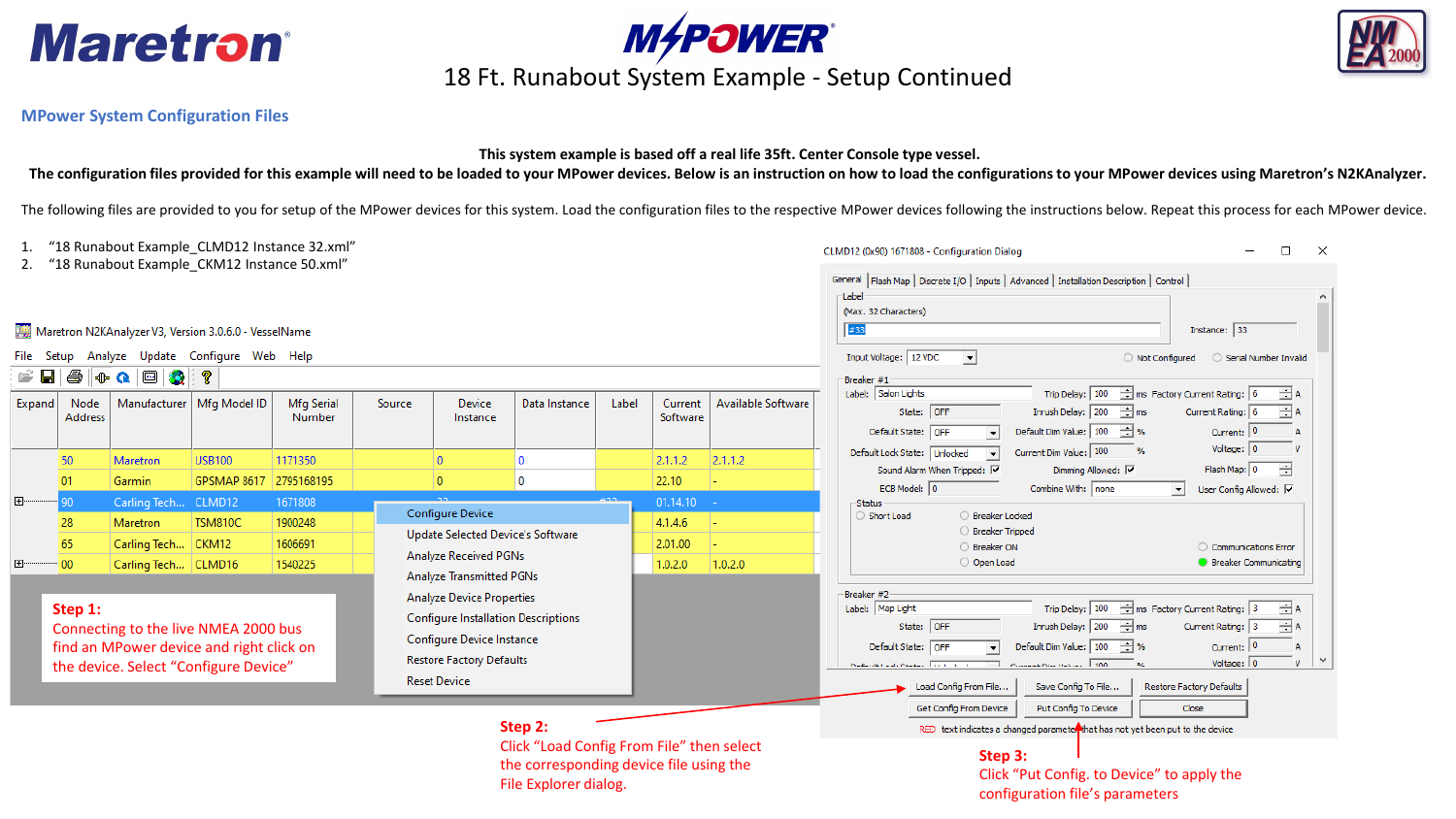





## 18 Ft. Runabout System Example Documentation - Forms

**In the File Package provided for this System Example are several documents that are called "Documentation Forms". The following is a description of what these forms can be used for and why they are being provided with this package.** 

There is a "Documentation Form" for each MPower device used in this System Example. Each Form is Pre-Filled to depict the exact pin description for each connection to be made for the MPower CLMD12. In addition to a description for each pin/ connection is some additional information such as the ECB's max current rating, what the ECB's software current rating is configured to, and other information such as Module Instance Number. On the form associated with the CKM12 unit, there is a general description of what each key's function is configured to do. These pre-filled forms can be modified so as you modify the operations of the System Configuration. You can modify the forms to keep track of how you will physically connect the MPower device(s) and add information to them such as installation location and MPower unit Serial Numbers. When configuration is complete, use these forms to print and add to your vessel's User's Manual or simply save a digital copy for your record.